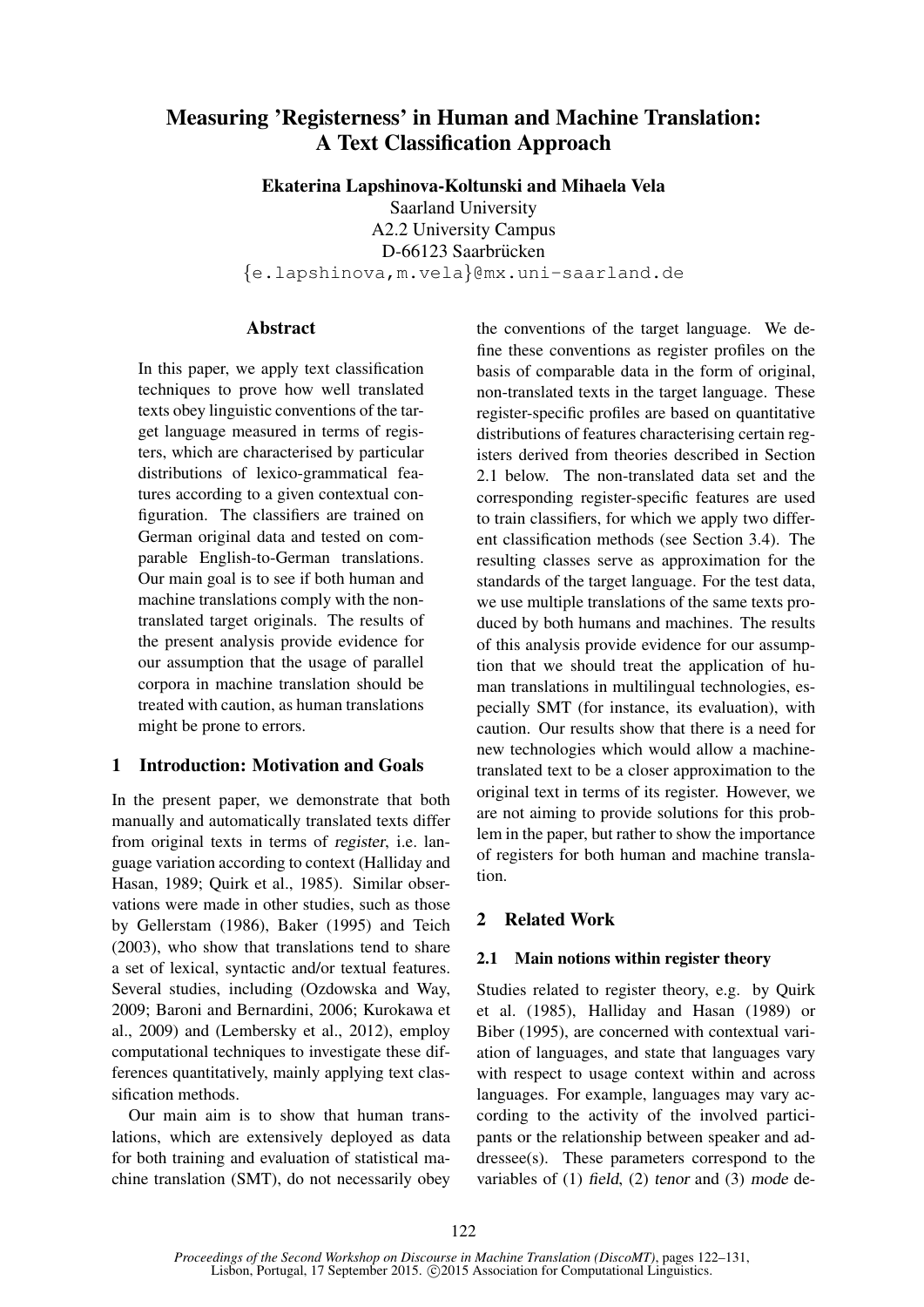fined in the framework of systemic functional linguistics (SFL), which describes language variation according to situational contexts; see, for instance, studies by Halliday and Hasan (1989) and Halliday (2004). These variables are associated with the corresponding lexico-grammatical features. Field of discourse is realised in term patterns or functional verb classes, such as activity (approach, supply, etc.), communication (answer, inform, suggest, etc.) and others. Tenor is realised in modality expressed by modal verbs (can, may, must, etc.) or stance expressions (used by speakers to convey personal attitude to the given information, e.g. adverbs like actually, certainly, amazingly, importantly). And mode is realised in information structure and textual cohesion, e.g. coreference via personal (she, he, it) and demonstrative (this, that) pronouns. Thus, differences between registers can be identified through the analysis of occurrence of lexico-grammatical features in these registers; see Biber's studies on linguistic variation (Biber, 1988; Biber, 1995; Biber et al., 1999). The field of discourse also includes experiential domain realised in the lexis. This corresponds to the notion of domain used in the machine translation community. However, it also includes colligation (morpho-syntactic preferences of words), in which grammatical categories are involved. Thus, domain is just one of the parameter features a register can have.

## 2.2 Register in translation

Whereas attention is paid to register settings in human translation as described by House (2014), Steiner (2004), Hansen-Schirra et al. (2012), Kruger and van Rooy (2012), De Sutter et al. (2012), Delaere and De Sutter (2013) and Neumann (2013), registers have not yet been considered much in machine translation. There are some studies in the area of SMT evaluation, e.g. those dealing with the errors in translation of new domains (Irvine et al., 2013). However, the error types concern the lexical level only, as the authors operate solely with the notion of domain (field of discourse) and not register (which includes more parameters, see Section 2.1 above). Domains reflect what a text is about, its topic. So, consideration of domain alone would classify news reporting on certain political topics together with political speeches discussing the same topics, although they belong to different registers. We expect that texts from the latter (political speeches) translated with a system trained on the former (news) would be lacking in persuasiveness, argumentation and other characteristics reflected in their lexico-grammatical features, for instance, imperative verbal constructions used to change the addressee's opinion, or interrogatives as a rhetorical means. The similarity in domains would cover only the lexical level, in most cases terminology, ignoring the lexico-grammatical patterns specific for the given register (see the discussion on domain vs. register in (Lapshinova-Koltunski and Pal, 2014)). More recently, Zampieri and Lapshinova-Koltunski (2015) and Lapshinova-Koltunski (inpress) have shown the dominance of register-specific features of translated texts over translation-method-specific ones. Although some NLP studies, for example, those employing web resources, do argue for the importance of register conventions, see (Santini et al., 2010) among others, register remain out of the focus of machine translation. One of the few works addressing the relevance of register features for machine translation is (Petrenz, 2014), in which the author uses text features to build cross-lingual register classifiers.

# 2.3 The impact of target and source texts in translation quality

If languages differ in their register settings (Hansen-Schirra et al., 2012; Neumann, 2013), the register profiles of the source and the target are also different. In his work on translation quality, Steiner (2004) applies 'the guiding norms' for evaluation derived from both the target language and the register properties of the source. In MT evaluation, various methods and metrics of evaluation commonly rely on reference translations, which means that the relation between machinetranslated texts and human translations is considered. We believe that we cannot judge the quality of a translation by merely comparing a source and a (reference) translation. Quality assessment also requires consideration of the target language conventions, i.e. those derived from comparable texts (belonging to the same registers) in a target language.

Some recent corpus-based studies on translation (Baroni and Bernardini, 2006; Koppel and Ordan, 2011) have shown that it is possible to automatically predict whether a text is an original or a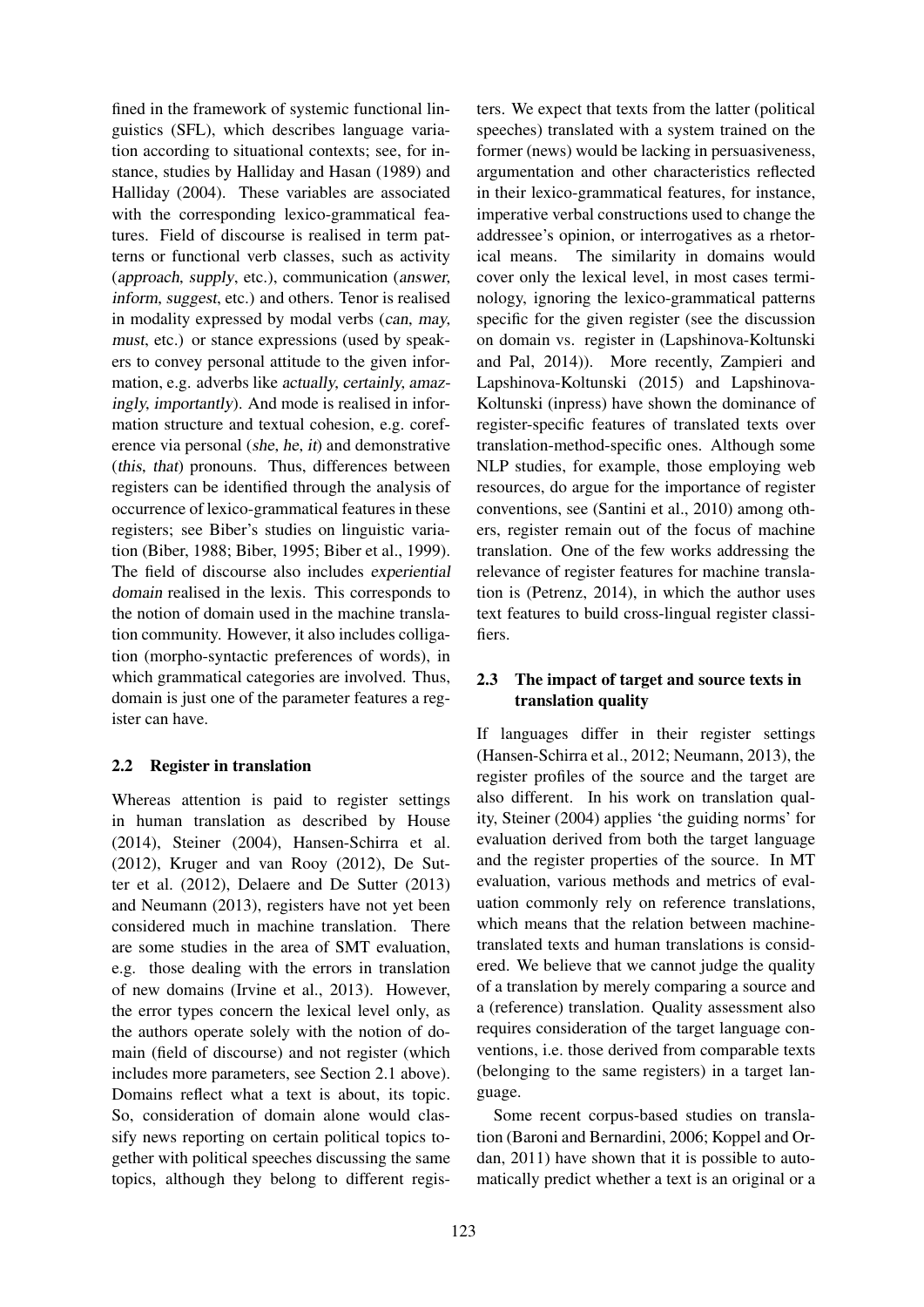translation. Furthermore, automatic classification of original vs. translated texts found application in machine translation, especially in studies showing the impact of the nature (original vs. translation) of the text in translation and language models used in SMT. Kurokawa et al. (2009) show that for an English-to-French MT system, a translation model trained on an English-to-French data performs better than one trained on French-to-English translations. However, the 'better performance' of an SMT system is measured by BLEU scores (Papineni et al., 2002), indicating to which extend an SMT output comply with a reference, which is a translation itself. Inspired by Kurokawa et al. (2009)'s work, Lembersky et al. (2012) show that the BLEU score can be improved if they apply language models compiled from translated texts and not non-translated ones. They also show that language models trained on translated texts fit better to reference translations in terms of perplexity. In fact, this confirms the claim that machine translations comply more with translated rather than with non-translated texts produced by humans. It results in the improvement of the BLEU score, but not necessary leading to a better quality of machine translation. Several studies have confirmed the fact that BLEU scores should be treated carefully, see (Callison-Burch et al., 2006; Vela et al., 2014a; Vela et al., 2014b).

# 3 Methodology and Resources

## 3.1 Research questions

Following the assumption that translated language should normalise the linguistic features (like those described in 2.1 above) in order to adapt them to target language conventions, we use a classification method (using German original data for training, and translations for testing) to prove if register settings in translations correspond to those of the comparable originals. It is not our intention to directly measure the differences between originals and translations in the same language. This has been a common practice in numerous corpusbased translation studies that concentrate mostly on features in isolation, not paying much attention to their correlation: see Section 2.3 above.

Instead, we want to investigate if the registerrelated differences modelled for non-translated texts also apply for translation, and if they are sensitive to the variation according to the translation method involved. In fact, we model register classes for German non-translated texts, and test them on German translations from English source texts which are comparable to German nontranslated ones in terms of registers. We expect that for some types of translations (e.g. human vs. machine), registers are identified more easily than for the others. We measure the accuracy scores (precision, recall and f-measure) which are classspecific numbers obtained for various sets of data: see details in Section 3.4.

Our classification analysis is structured according to the following questions: (1) Do translations from English into German correspond to German originals in their register settings? (2) Which translation can be classified best in terms of register? (3) Is there any difference between human (PT1 and PT2) and machine translations (RBMT and SMT), if register settings are concerned?

## 3.2 Feature selection

The input for the classifiers represents a set of features derived from register studies described in Section 2.1 above. These features constitute lexico-grammatical patterns of more abstract concepts, i.e. textual cohesion expressed via pronominal coreference or other cohesive devices, evaluative patterns (e.g. *it is interesting/important that*) and others. Several studies (Biber et al., 1999; Neumann, 2013), successfully employed these features for cross-lingual register analysis, showing that they reflect intra-lingual linguistic variation. In our previous work, see (Lapshinova-Koltunski, inpress), we applied a similar set of features to analyse register variation in translation.

Register features should reflect linguistic characteristics of all texts under analysis, be contentindependent (do not contain terminology or keywords), be easy to interpret yielding insights on the differences between variables under analysis. So, we use groupings of nominal and verbal phrases instead of part-of-speech n-grams, as they are easier to interpret as n-grams. The set of selected features for the present analysis is outlined in Table 1. The first column denotes the extracted and analysed patterns, the second represents the corresponding linguistic features, and the third denotes the three context parameters according to register theory as previously described in Section 2.1.

The number of nominal and verbal partsof-speech, chunks and nominalisations (ung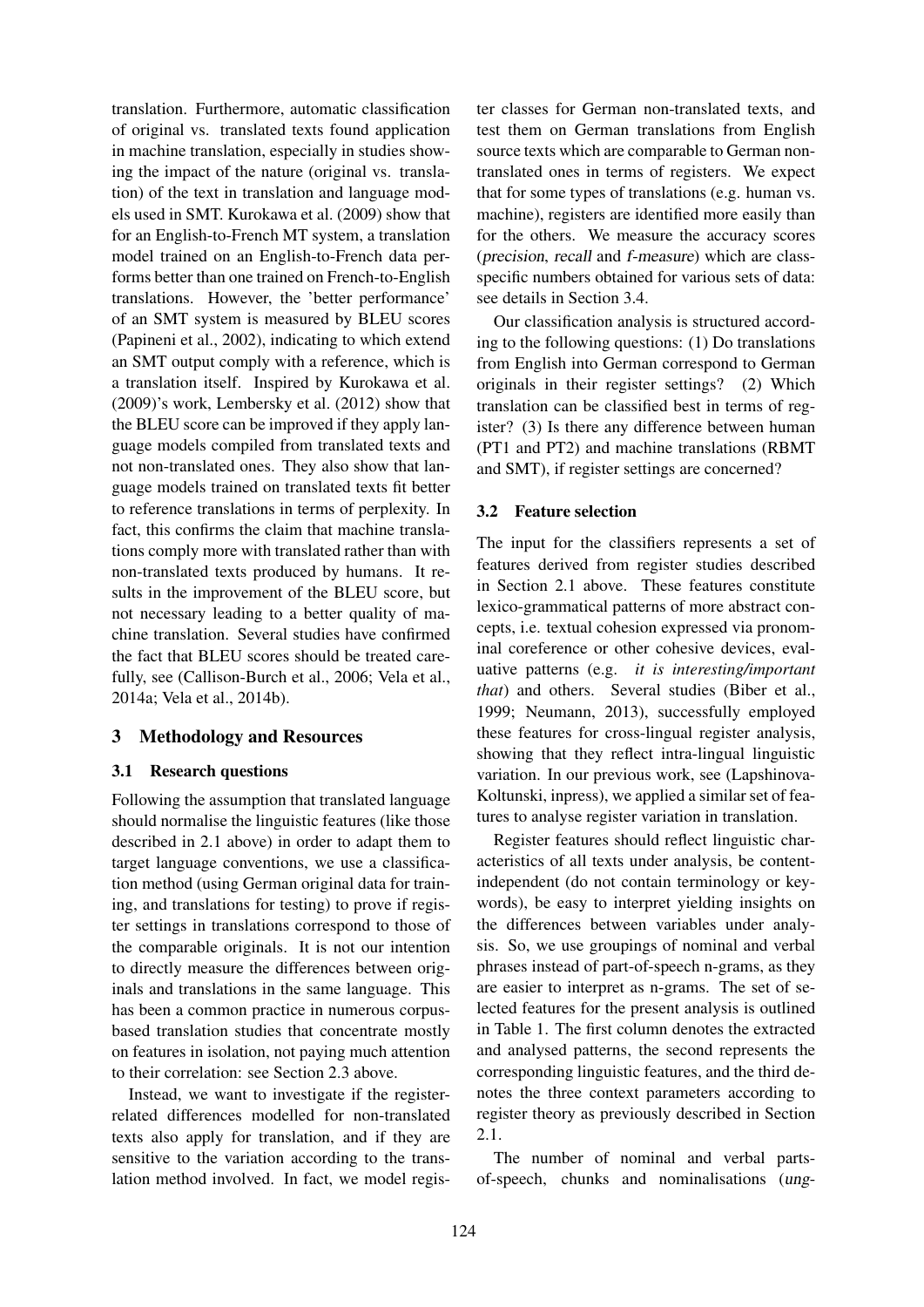nominalisations) reflect participants and processes in the field parameter. The distribution of abstract or general nouns and their comparison to other nouns gives information on the vocabulary (parameter of field). Modal verbs grouped according to different meanings defined by Biber et al. (1999), and evaluation patterns express modality and evaluation, i.e. the parameter of tenor. Content words and their proportion to the total number of word in a text represent lexical density, which is an indicator of the parameter of mode. Conjunctions, for which we analyse distributions of logico-semantic relations, belong to the parameter of mode as they serve as discourse-structuring elements. Reference, expressed either in nominal phrases or in pronouns, reflects textual cohesion (mode). Overall, we define  $21$  features<sup>1</sup> representing subtypes of the categories given in Table 1.

## 3.3 Corpus resources

German non-translated texts (GO=German originals) used as training data for classifiers are extracted from CroCo (Hansen-Schirra et al., 2012), a corpus of both parallel and comparable texts in English and German. The dataset contains 108 texts which cover seven registers: political essays (ESSAY), fictional texts (FICTION), manuals (INSTR), popular-scientific articles (POPSCI), letters to share-holders (SHARE), prepared political speeches (SPEECH), and tourism leaflets (TOU). The decision to include this wide range of registers is justified by the need for heterogeneous data for our experiment. Therefore, the dataset contains both frequently machine-translated texts, e.g. SPEECH, ESSAY and INSTR, and those, which are commonly not translated with MT systems, such as FICTION or POPSCI. The number of texts per register in GO comprises approximately 36 thousand tokens.

The translation data set is smaller (50 texts) and contains multiple German translations (both human and machine) of the same English texts, see (Lapshinova-Koltunski, 2013). Translations vary in (1) translator expertise, which differentiate them into professional (PT1), and novice (PT2) translations; and in (2) translation tools, which include rule-based (RBMT) and statistical machine translation (SMT). PT1 was exported from the above mentioned corpus CroCo (Hansen-

<sup>1</sup>Note that we select 18 only for the final classification, see details in Section 3.4.

Schirra et al., 2012), which contains not only GO but also comparable German translations from English originals covering the same registers as in GO. PT2 was produced by trainee translators with at least BA degree, who have little experience in translation. All of them produced translations using different translation memories (available via  $OPUS^2$ ) with the help of Across<sup>3</sup>, a computer-aided translation tool which can be integrated into the usual work environment of a translator. The rule-based machine translation variant was produced with SYSTRAN6<sup>4</sup> (Systran, 2001), whereas for statistical machine translation, a Moses-based system was used which was trained with EUROPARL, a parallel corpus containing texts from the proceedings of the European parliament (Koehn, 2005). Every translation subcorpus has the same number of texts, as the data represent multiple translations of the same texts.

To extract the occurrences of register features described in 3.2, we annotate all subcorpora with information on token, lemma, part-of-speech (pos), syntactic chunks and sentence boundaries using Tree Tagger (Schmid, 1994). The features are then defined as linguistic patterns in form of the Corpus Query Processor regular expressions (Evert and Hardie, 2011), available within the CWB tools (CWB, 2010). As the procedures to annotate and to extract features are fully automatic, we expect them to influence some of the results, e.g. lexical density, which is entirely based on the pos categories assigned by Tree Tagger. So, the erroneous output of the tagger could also effect the results on the features. However, a goldstandard corpus is needed to evaluate the performance of the feature extraction, which is beyond the goals of the present work.

## 3.4 Classification methods

For our classification task, we train two different models by using two different classifiers on German original data. The applied techniques include (1) k-nearest-neighbors (KNN), a non-parametric method, and (2) support vector machines (SVM) with a linear kernel, a supervised method, both commonly used in text classification.

<sup>2</sup>http://opus.lingfil.uu.se/

 $3$ http://www.across.net/

<sup>&</sup>lt;sup>4</sup>Note that SYSTRAN6 is a rule-based system. With the release of SYSTRAN7 in 2010, SYSTRAN implemented a hybrid (rule-based/statistical) machine translation technology which is not involved in this analysis.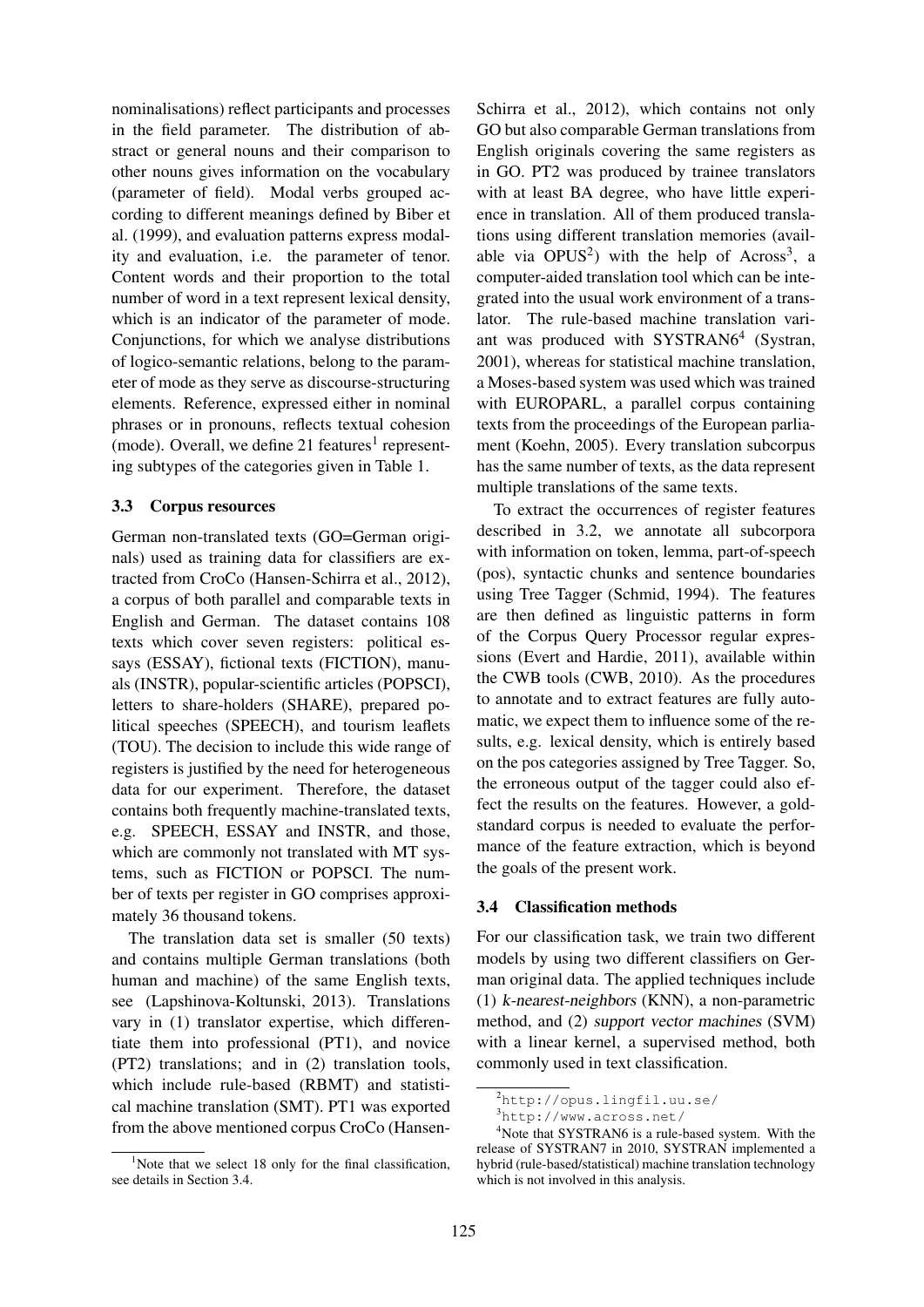| pattern                                                 | feature                    | parameter |
|---------------------------------------------------------|----------------------------|-----------|
| nominal and verbal chunks                               | participants and processes | field     |
| ung-nominalisations and general nouns                   | vocabulary and style       |           |
| modals with the meanings of permission, obligation,     | modality                   | tenor     |
| volition                                                |                            |           |
| evaluative patterns                                     | evaluation                 |           |
| content vs. functional words                            | lexical density            |           |
| additive, adversative, causal, temporal, modal conjunc- | logico-semantic relations  | mode      |
| tive relations                                          |                            |           |
| 3rd person personal and demonstrative pronouns          | cohesion via reference     |           |

Table 1: Features under analysis

When using KNN, the input consists of the K closest training examples in the feature space, and the output is a class membership. This method is instance-based, where each instance is compared with existing ones using a distance metric, and the distance-weighted average of the closest neighbours is used to assign a class to the new instance (Witten et al., 2011).

For our experiments we have to determine the final number for K and the most appropriate number of features used in the classification, for which the Monte Carlo cross-validation method is used (as this method provides a less variable, but more biased estimate). Having the most significant features in the set, we calculate the distribution of errors by cross-validating 10 pairs of trainingvalidation sets and choosing  $K^5$  and the tuple (*numberOfFeatures=17, K=11*) is selected for our classification analysis. The classification is then performed on the translation (test) data, using the knn package (Ripley, 1996; Venables and Ripley, 2002).

Because the features that we select for classification have different measurement scales in our data, both the training and the test data are standardised using Formula 1 below.

$$
x_s = \frac{x - Min}{Max - Min} \tag{1}
$$

Applied to our corpus, the classification algorithm is supposed to store all available cases in GO (108 data points) and classify new cases in translation data (50 data points) based on a distance function measure, for which Euclidean distance is used.

When using SVM models (Vapnik and Chervonenkis, 1974), the learning algorithm tries to find the optimal boundary between classes by maximising the distance to the nearest training data of each class. Given labelled training data, the algorithm outputs an optimal hyperplane which categorises new instances. One of the reasons why SVM are used often is their robustness towards overfitting as well as their ability to map to a highdimensional space.

We apply SVM on the same data set as for KNN, meaning that the same standardised training (108 data points) and test (50 data points) sets, as well as the same features were selected. We also apply the same procedures, training the SVM classifier on the German originals and testing the resulting model on the German translations.

First, both classifiers are tested in the 10-fold cross-validation step (Section 4.1). Judging the performance scores in terms of precision, recall and f-measure, we decide on classes (registers) used to answer the research questions formulated in Section 3.1. As already mentioned above, these scores are class-specific and indicate the results of automatic assignment of register labels to certain non-translated texts. In case of precision, we measure the class agreement of the data with the positive labels given by the classifier. For example, there are ten German fictional texts in our data. If the classifier assigns FICTION labels to ten texts only, and all of them really belong to FICTION, then we will achieve the precision of 100%. With recall, we measure, if all translations of a certain register were assigned to the register class they should belong to. So, if we have ten fictional texts, we would have the highest recall if all of them are assigned with the FICTION label. F-measure combines both precision and recall, and is under-

 $5$ with in an interval between 3 and 19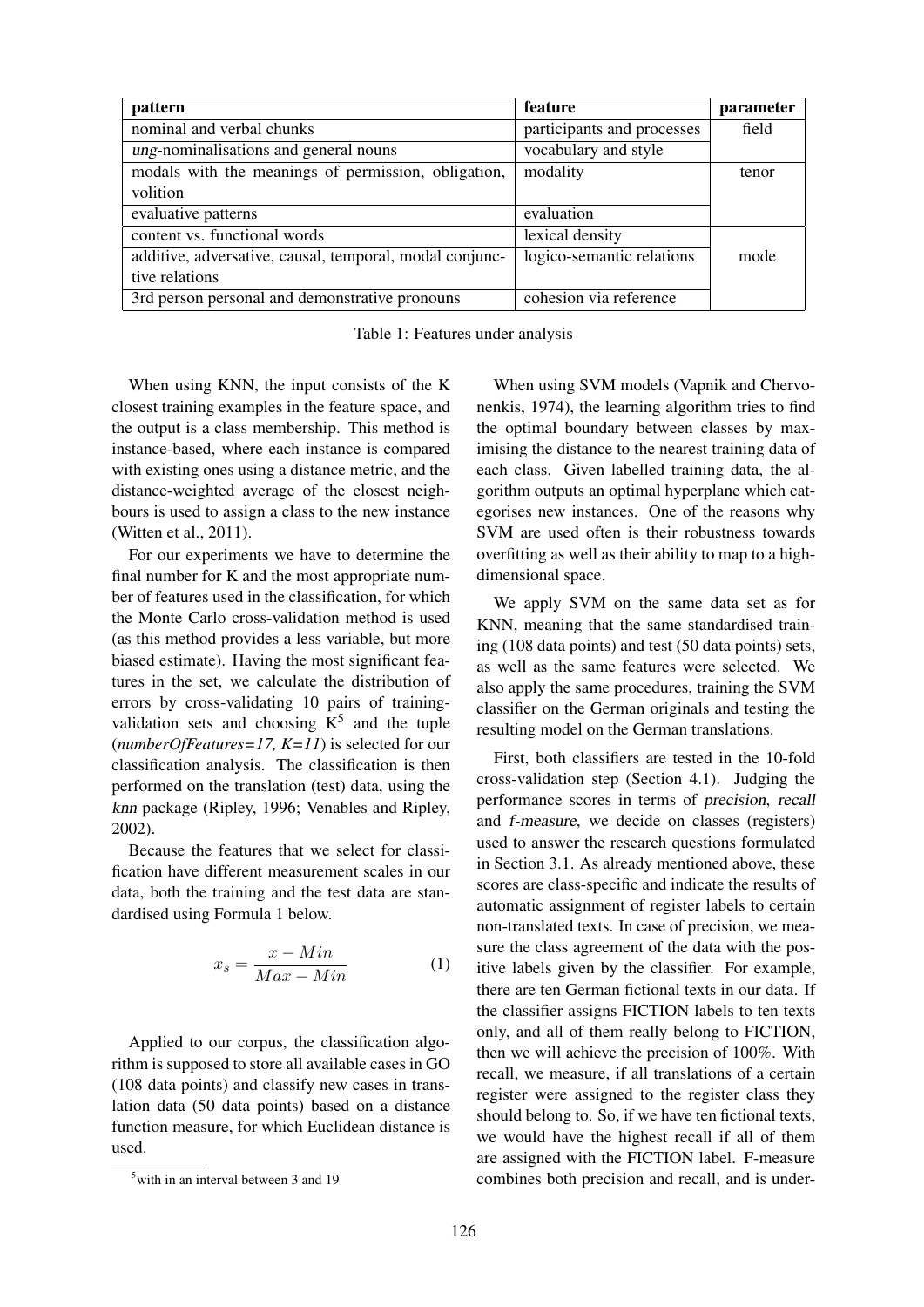stood as the harmonic mean of both. For the tests on translation data, we select registers for which we could achieve at least 60% of f-measure.

Next, we apply the classifiers on the translation data, which is split into different variables according to the posed research questions in Section 3.1, i.e. all translation variants or human vs. machine. As in the previous step, we also analyse the scores for precision, recall and f-measure, as our assumption is that these values would indicate if German translated texts correspond with their register settings to the non-translated German. Hence, the higher the values, the better a translation correspond to comparable originals.

## 4 Classification analysis

#### 4.1 Classifier performance

In the first step, we validate the performance of our classifiers trained on German originals with the selected set of features. As we don't have comparable data in German at hand to test the classifier, we perform 10-fold cross-validation for both KNN and SVM classifiers. The results of the crossvalidation are presented in Table 2.

Overall, we achieve up to 80% of precision for the classification of GO with the register features. However, the performance of the classifier is dependent on the nature of the registers involved. Some of them seem to be more difficult to model than others: e.g. compare the results for fictional texts with those for SHARE or SPEECH.

|                | precision  |            | recall     |            | f-measure  |            |  |
|----------------|------------|------------|------------|------------|------------|------------|--|
|                | <b>KNN</b> | <b>SVM</b> | <b>KNN</b> | <b>SVM</b> | <b>KNN</b> | <b>SVM</b> |  |
| <b>ESSAY</b>   | 0.43       | 0.64       | 0.70       | 0.61       | 0.53       | 0.62       |  |
| <b>FICTION</b> | 1.00       | 1.00       | 1.00       | 1.00       | 1.00       | 1.00       |  |
| <b>INSTR</b>   | 1.00       | 1.00       | 0.64       | 0.79       | 0.78       | 0.88       |  |
| <b>POPSCI</b>  | 0.75       | 0.89       | 0.90       | 0.80       | 0.82       | 0.84       |  |
| <b>SHARE</b>   | 0.67       | 0.71       | 0.36       | 0.46       | 0.47       | 0.56       |  |
| <b>SPEECH</b>  | 0.54       | 0.89       | 0.39       | 0.44       | 0.45       | 0.59       |  |
| TOU            | 0.76       | 0.53       | 0.73       | 0.96       | 0.74       | 0.68       |  |
| <b>AVERAGE</b> | 0.74       | 0.81       | 0.67       | 0.72       | 0.69       | 0.74       |  |

Table 2: Classification results for GO per register

The best results are shown for fictional texts, popular-scientific texts and instruction manuals, for which the resulting f-measure amounts between 80-100%. SPEECH and SHARE reveal the lowest scores, and thus, are excluded from further analysis.

## 4.2 Question 1: Translations and register

Table 3 provides an overview of the f-measure values representing basically the diagonal of the con-

fusion matrix of all classes (registers) under analysis, for the four different translation methods and two different classifiers. The table reveals that our classification algorithms perform differently depending on the register.

The best results are achieved for FICTION with both classification methods (lower performance is observed for PT2 with KNN and RBMT with SVM), where we observe f-measures up to 100%. This means that translations of English fictional texts best match the standards of German fiction. The worst results are observed for translations of political essays and popular-scientific texts, where missing correspondence with originals is observed for machine-translated texts in terms of SVM. The KNN values, although better, achieve the maximum of 53% for RBMT-POPSCI.

Misclassification results are observed for every class, varying in the translation method involved.

The classification results with both classifiers do not demonstrate the same results, e.g. SVM performs better for FICTION and INSTR, whereas KNN's best performance is observed for ESSAY, POPSCI and TOU. Therefore, we cannot claim that certain registers are generally more difficult to be identified in translated data than others, as the performance of the classifiers vary depending not only on the register but also the translation method involved.

### 4.3 Question 2: The best performance

To answer the second question, we compare the average values (for all classes) for precision, recall and f-measure for each translation variant in our data, as shown in Table 4.

|                 |            | precision  |                          | recall | f-measure  |            |  |
|-----------------|------------|------------|--------------------------|--------|------------|------------|--|
|                 | <b>KNN</b> | <b>SVM</b> | <b>KNN</b><br><b>SVM</b> |        | <b>KNN</b> | <b>SVM</b> |  |
| PT <sub>1</sub> | 0.56       | 0.49       | 0.71                     | 0.72   | 0.61       | 0.51       |  |
| PT2             | 0.53       | 0.68       | 0.67                     | 0.58   | 0.55       | 0.44       |  |
| <b>RBMT</b>     | 0.43       | 0.24       | 0.61                     | 0.56   | 0.50       | 0.32       |  |
| <b>SMT</b>      | 0.50       | 0.32       | 0.61                     | 0.53   | 0.54       | 0.34       |  |

Table 4: Average values for the classification per translation variant

Ranking translations according to the calculated values, we observe the best performance of translations by humans with both classifiers. The differences between the KNN and SVM results are caused by the differences in the approach to learning: for KNN, all K neighbours influence the classification, whereas the SVM classifier draws a line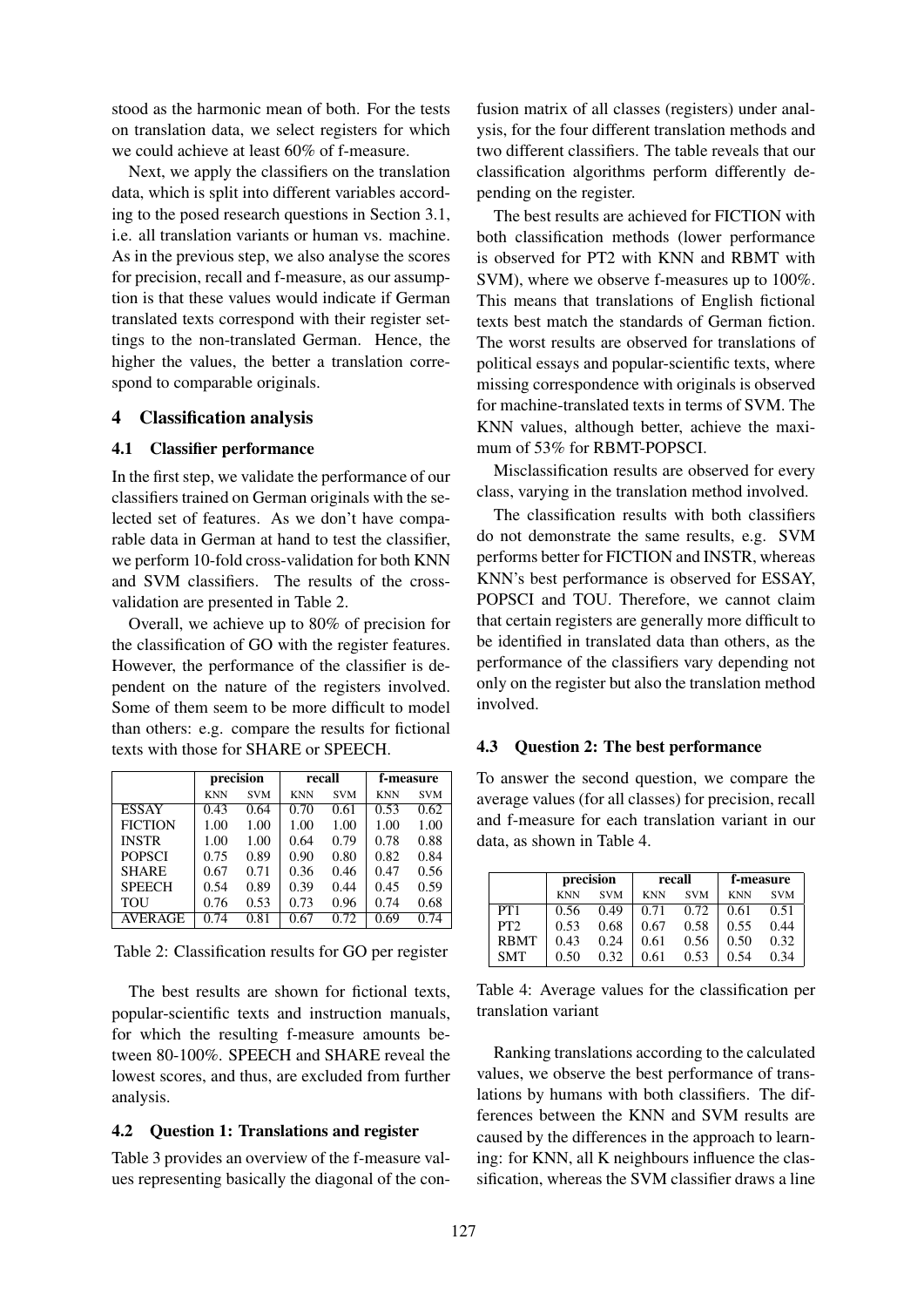|                 | <b>ESSAY</b> |            | <b>FICTION</b> |                                                                               | <b>INSTR</b>    |                                                                        | <b>POPSCI</b>                       |            | TOU        |            |
|-----------------|--------------|------------|----------------|-------------------------------------------------------------------------------|-----------------|------------------------------------------------------------------------|-------------------------------------|------------|------------|------------|
|                 | <b>KNN</b>   | <b>SVM</b> | <b>KNN</b>     | <b>SVM</b>                                                                    |                 | KNN SVM                                                                | <b>KNN</b>                          | <b>SVM</b> | <b>KNN</b> | <b>SVM</b> |
| PT <sub>1</sub> | 0.45         | 0.13       |                |                                                                               |                 | $0.86$ $0.86$   $0.62$ $0.52$   $0.55$ $0.60$                          |                                     |            | 0.43       | 0.44       |
| PT2             | 0.52         |            |                |                                                                               |                 | $0.27 \pm 0.75$ $1.00 \pm 0.35$ $0.35 \pm 0.67$ $0.29 \pm 0.40$        |                                     |            |            | 0.30       |
| <b>RBMT</b>     |              |            |                |                                                                               |                 | $0.36$ $0.00$   $0.86$ $0.75$   $0.17$ $0.55$   $0.53$ $0.00$   $0.50$ |                                     |            |            | 0.32       |
| <b>SMT</b>      | 0.48         | $0.00$     |                | $\begin{array}{ c c c c c c } \hline 0.86 & 0.80 & 0.33 \ \hline \end{array}$ |                 |                                                                        | $0.60 \pm 0.46 \pm 0.00 \pm 0.00$   |            | 0.46       | 0.29       |
| AVERAGE         | 0.45         | 0.10       | 0.83           |                                                                               | $0.85 \pm 0.37$ |                                                                        | $0.51 \pm 0.55 \quad 0.22 \pm 0.22$ |            | 0.45       | 0.34       |

Table 3: F-measure scores for classification per translation variant and register

to separate the data points. Significance analysis<sup>6</sup> confirms that the KNN results are similar for all translation varieties, as no significant difference can be observed (p-value of 0.99). This means that all translation variants correspond to comparable originals in a similar way. By contrast, the SVM values reveal variation, as the calculated p-value equals 0.03 (which is below the significance level of 0.05). Thus, we see that PT2 comply more with the register settings of the target language.

#### 4.4 Question 3: Human vs. machine

In the following step, we compare the values for human and machine translations, analysing them per class (register). The results (see Table 5) show that both human and machine translations perform similarly, although both classifiers perform better on human translations (with the average fmeasures of 0.58 vs. 0.48 for KNN and 0.52 vs. 0.33 for SVM). Our significance tests show that the results for HU vs. MT differ in terms of SVM (p-value of 1.59e-11), and is similar in terms of KNN (p-value of 0.08).

A more detailed analysis of the calculated values (presented in Figure 1) reveals much variation across registers in the results. Human translation performs better for certain registers only, i.e. ES-SAY and POPSCI (both with KNN and SVM). The results for FICTION, INSTR and TOU vary depending on the classifier used. Table 6 indicates which translation method performed better for the given registers depending on the classifier used.

| register       | KNN | <b>SVM</b> |
|----------------|-----|------------|
| <b>ESSAY</b>   | HU  | HU         |
| <b>FICTION</b> | MТ  | HU         |
| <b>INSTR</b>   | HU  | MТ         |
| <b>POPSCI</b>  | НU  | <b>HU</b>  |
| TOU            | MТ  | <b>HU</b>  |

Table 6: Performance for human and machine translation across registers

## 5 Discussion and Outlook

We have shown that translations can be classified according to register features corresponding to the target language conventions. In case of a good classification performance, translations seem to adapt these conventions. However, we also observed misclassification cases, e.g. for tourism texts or those of political essays. We suppose that the reason for this lies in the nature of translated texts which differ from comparable originals. MT systems trained with such human translations result in the same kind of non-correspondence with the register standards of the target language. This might explain the similarities in our classification results for both humans and machines. While human translation characteristics in MT are often considered to be beneficial as they can improve the BLEU scores, we believe that the application of human translation as a reference should be treated with caution. There is a need for a closer approximation of the MT outputs to the original texts in terms of register, which are possible in form of high-level language models capturing register profiles in a target language. One of the ideas here is the application of such profiles (see as conventions of the target language) to rank translated texts, which might serve as basis for new techniques of MT evaluation. However, their implementation, as well as exploitation of such profiles for MT development, need a thorough elaboration of features, which is beyond the aims of the present study. In the area of MT development, we suggest that techniques such as document-wide decoding used for other discourse phenomena in Hardmeier et al. (2012) could be promising in the improvement of register profiles in machine-translated texts.

We believe that the knowledge on the discriminative features resulting from our classification can be beneficial for natural language processing, as they indicate register-specific differences of language means. For example, Petrenz and Webber (2011) show that within a newspaper corpus, the occurrence of the word states as a verb

<sup>&</sup>lt;sup>6</sup>We perform Pearson's chi-squared test on the evaluation data.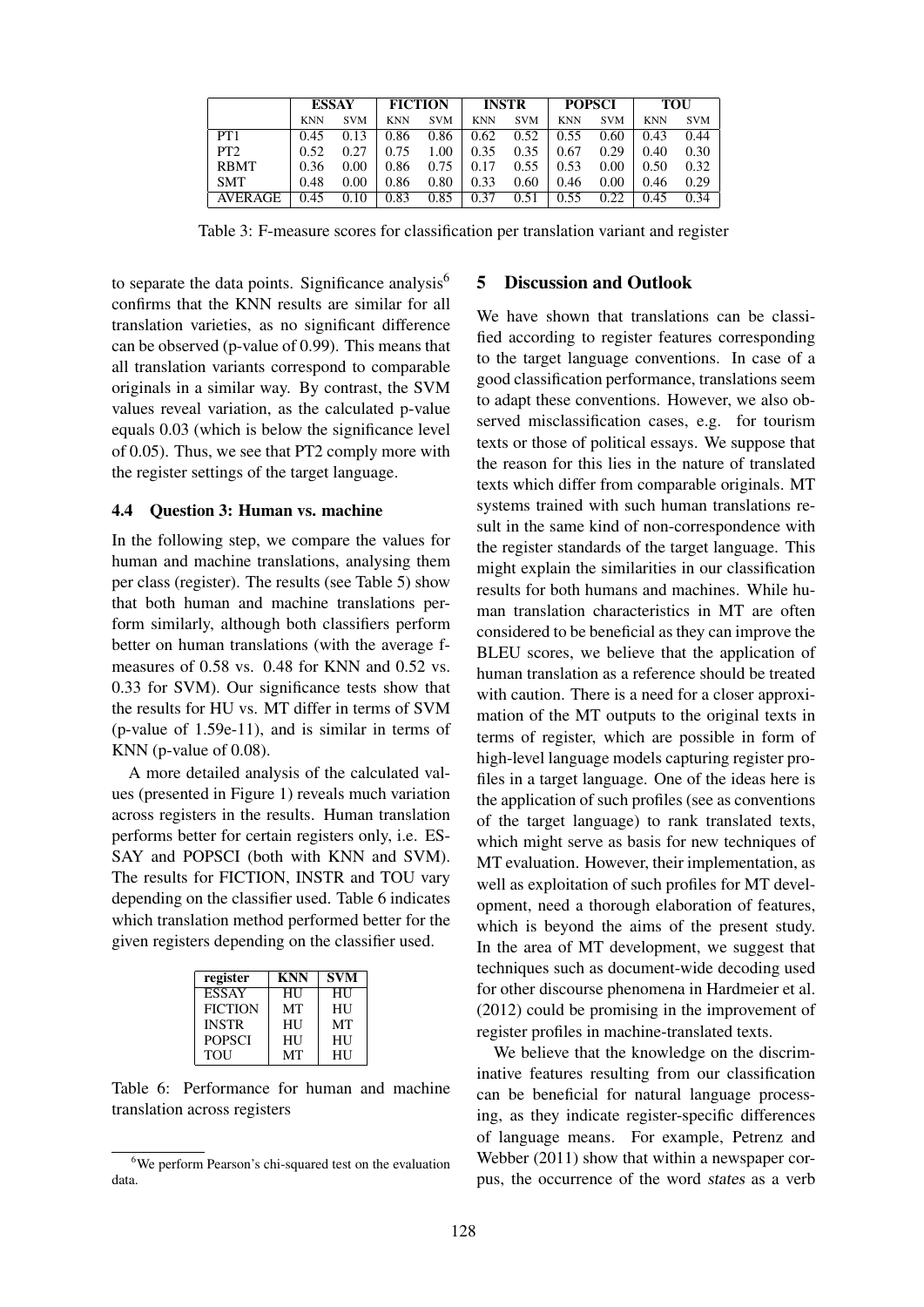|                | precision  |            |            |            | recall     |            |            |            | f-measure  |            |            |            |
|----------------|------------|------------|------------|------------|------------|------------|------------|------------|------------|------------|------------|------------|
|                | HU         |            | МT         |            |            | HU         | MТ         |            | HU         |            | MТ         |            |
|                | <b>KNN</b> | <b>SVM</b> | <b>KNN</b> | <b>SVM</b> | <b>KNN</b> | <b>SVM</b> | <b>KNN</b> | <b>SVM</b> | <b>KNN</b> | <b>SVM</b> | <b>KNN</b> | <b>SVM</b> |
| <b>ESSAY</b>   | 0.53       | 0.67       | 0.53       | 0.00       | 0.54       | 0.12       | 0.45       | 0.00       | 0.53       | 0.20       | 0.49       | 0.00       |
| <b>FICTION</b> | 0.68       | 0.88       | 0.75       | 0.80       | 1.00       | 1.00       | 1.00       | 0.83       | 0.80       | 0.93       | 0.86       | 0.78       |
| <b>INSTR</b>   | 0.42       | 0.28       | 0.25       | 0.40       | 0.65       | 1.00       | 0.25       | 1.00       | 0.51       | 0.44       | 0.25       | 0.57       |
| <b>POPSCI</b>  | 0.80       | 0.88       | 0.44       | 0.00       | 0.50       | 0.33       | 0.63       | 0.00       | 0.61       | 0.44       | 0.52       | 0.00       |
| TOU            | 0.32       | 0.24       | 0.37       | 0.19       | 0.75       | 0.80       | 0.70       | 0.90       | 0.45       | 0.37       | 0.48       | 0.31       |
| <b>AVERAGE</b> | 0.55       | 0.59       | 0.47       | 0.28       | 0.69       | 0.65       | 0.61       | 0.55       | 0.58       | 0.48       | 0.52       | 0.33       |

Table 5: Evaluation of classification results per human and machine translation



Figure 1: Evaluation of classification results per human and machine translation

is higher in letters than in editorials, and the cues on such specific features correlating with registers may impact system performance. The knowledge from confusion matrices can thus be useful for the decision if we can use an MT system trained on texts of one register and translate texts of another register which was commonly classified as the first one in our experiments. Experiments of this kind are part of our future work, which will also include inspection of the feature weights resulting from classification. The higher the weight of a feature, the more distinctive it is for a class, regardless of its positive or negative sign. A feature ranking will help us to determine the relative discriminatory force of certain features specific for a particular register, as described by (Teich et al., 2015) in their work on register diversification in scientific writing.

We also need to have a closer look at the features contributing to misclassification, as they might also serve as translation error indicators. For this, human assessments of quality is required, which involves manual evaluation of our translation data. The manual effort would also allow us to evaluate the performance of the automatic feature extraction, which might be erroneous, as stated in Section 3.3.

## 6 Acknowledgement

We thank Elke Teich, Erich Steiner and all anonymous reviewers for their constructive comments. We also gratefully acknowledge the help of Heike Przybyl in preparing the final version of this article. All remaining errors and misconceptions are our own.

#### **References**

- Mona Baker. 1995. Corpora in translation studies: An overview and some suggestions for future research. *Target*, 7(2):223–243.
- Marco Baroni and Silvia Bernardini. 2006. A new approach to the study of translationese: Machinelearning the difference between original and translated text. *Literary and Linguistic Computing*, 21(3):259–274.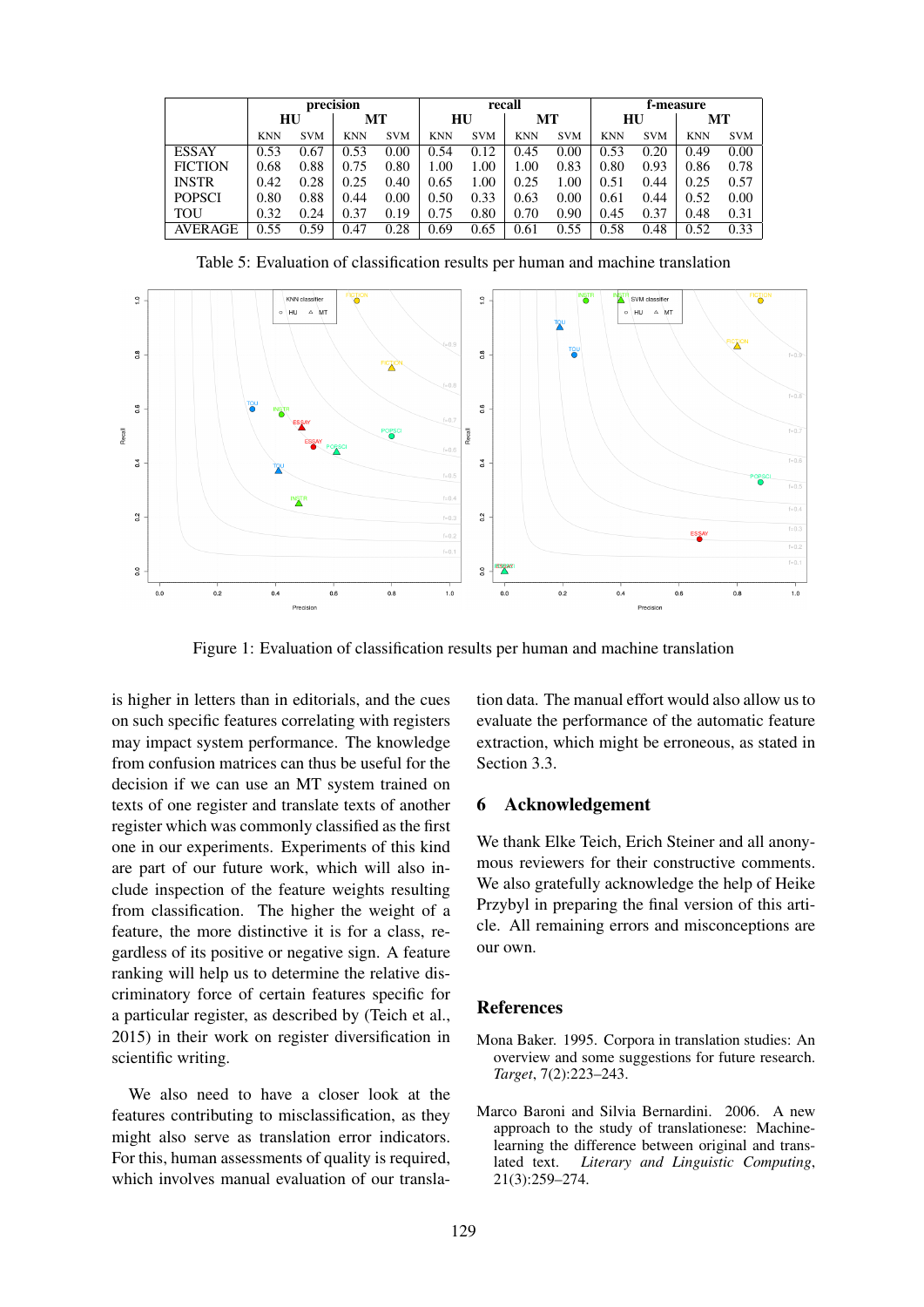- Douglas Biber, Stig Johansson, Geoffrey Leech, Susan Conrad, and Edward Finegan. 1999. *Longman Grammar of Spoken and Written English*. Longman, Harlow.
- Douglas Biber. 1988. *Variation Across Speech and Writing*. Cambridge University Press, Cambridge.
- Douglas Biber. 1995. *Dimensions of Register Variation. A Cross Linguistic Comparison*. Cambridge University Press, Cambridge.
- Chris Callison-Burch, Miles Osborne, and Philipp Koehn. 2006. Re-Evaluation the Role of Bleu in Machine Translation Research. In *Proceedings of the 11th Conference of the European Chapter of the Association for Computational Linguistics*, pages 249–256.
- 2010. The IMS Open Corpus Workbench. accessed February 2015.
- Gert De Sutter, Isabelle Delaere, and Koen Plevoets. 2012. Lexical lectometry in corpus-based translation studies: Combining profile-based correspondence analysis and logistic regression modeling. In Michael P Oakes and Ji Meng, editors, *Quantitative Methods in Corpus-based Translation Studies: a Practical Guide to Descriptive Translation Research*, volume 51, pages 325–345. John Benjamins Publishing Company, Amsterdam, The Netherlands.
- Isabelle Delaere and Gert De Sutter. 2013. Applying a multidimensional, register-sensitive approach to visualize normalization in translated and nontranslated Dutch. *Belgian Journal of Linguistics*, 27:43–60.
- Stefan Evert and Andrew Hardie. 2011. Twenty-first century corpus workbench: Updating a query architecture for the new millennium. In *Proceedings of the Corpus Linguistics-2011 Conference*, Birmingham, UK.
- Martin Gellerstam. 1986. Translationese in Swedish novels translated from English. In L. Wollin and H. Lindquist, editors, *Translation Studies in Scandinavia*, pages 88–95. CWK Gleerup, Lund.
- M.A.K. Halliday and Ruqaiya Hasan. 1989. *Language, context and text: Aspects of language in a social-semiotic perspective*. Oxford University Press, Oxford.
- M.A.K. Halliday. 2004. *An Introduction to Functional Grammar*. Arnold, London.
- Silvia Hansen-Schirra, Stella Neumann, and Erich Steiner. 2012. *Cross-linguistic Corpora for the Study of Translations. Insights from the Language Pair English-German*. de Gruyter, Berlin, New York.
- Christian Hardmeier, Joakim Nivre, and Jörg Tiedemann. 2012. Document-wide decoding for phrasebased statistical machine translation. In *Proceedings of the 2012 Joint Conference on Empirical*

*Methods in Natural Language Processing and Computational Natural Language Learning*, EMNLP-CoNLL'12, pages 1179–1190, Stroudsburg, PA, USA. Association for Computational Linguistics.

- Juliane House. 2014. *Translation Quality Assessment. Past and Present*. Routledge.
- Ann Irvine, John Morgan, Marine Carpuat, Hal Daume´ III, and Dragos Stefan Munteanu. 2013. Measuring machine translation errors in new domains. *TACL*, 1:429–440.
- Philipp Koehn. 2005. Europarl: A Parallel Corpus for Statistical Machine Translation. In *Conference Proceedings: the tenth Machine Translation Summit*, pages 79–86, Phuket, Thailand. AAMT.
- Moshe Koppel and Noam Ordan. 2011. Translationese and its dialects. *Proceedings of the 49th Annual Meeting of the Association for Computational Linguistics (ACL-2011)*, June.
- Haidee Kruger and Bertus van Rooy. 2012. Register and the Features of Translated Language. *Across Languages and Cultures*, 13(1):33–65.
- David Kurokawa, Cyril Goutte, and Pierre Isabelle. 2009. Automatic detection of translated text and its impact on machine translation. In *Proceedings of MT-Summit XII*.
- Ekaterina Lapshinova-Koltunski and Santanu Pal. 2014. Comparabilty of corpora in human and machine translation. In Nicoletta Calzolari, Khalid Choukri, Thierry Declerck, Hrafn Loftsson, Bente Maegaard, Joseph Mariani, Asuncion Moreno, Jan Odijk, and Stelios Piperidis, editors, *Proceedings of the Seventh Workshop on Building and Using Comparable Corpora*, Reykjavik, Iceland, May. European Language Resources Association (ELRA). LREC-2014.
- Ekaterina Lapshinova-Koltunski. 2013. VARTRA: A comparable corpus for analysis of translation variation. In *Proceedings of the Sixth Workshop on Building and Using Comparable Corpora*, pages 77–86, Sofia, Bulgaria, August. Association for Computational Linguistics.
- Ekaterina Lapshinova-Koltunski. in press. Linguistic features in translation varieties: Corpus-based analysis. In G. De Sutter, I. Delaere, and M.-A. Lefer, editors, *New Ways of Analysing Translational Behaviour in Corpus-Based Translation Studies*. Mouton de Gruyter. TILSM series.
- Gennadi Lembersky, Noam Ordan, and Shuly Wintner. 2012. Language models for machine translation: Original vs. translated texts. *Computational Linguistics*, 38(4):799–825.
- Stella Neumann. 2013. *Contrastive Register Variation. A Quantitative Approach to the Comparison of English and German*. De Gruyter Mouton, Berlin, Boston.